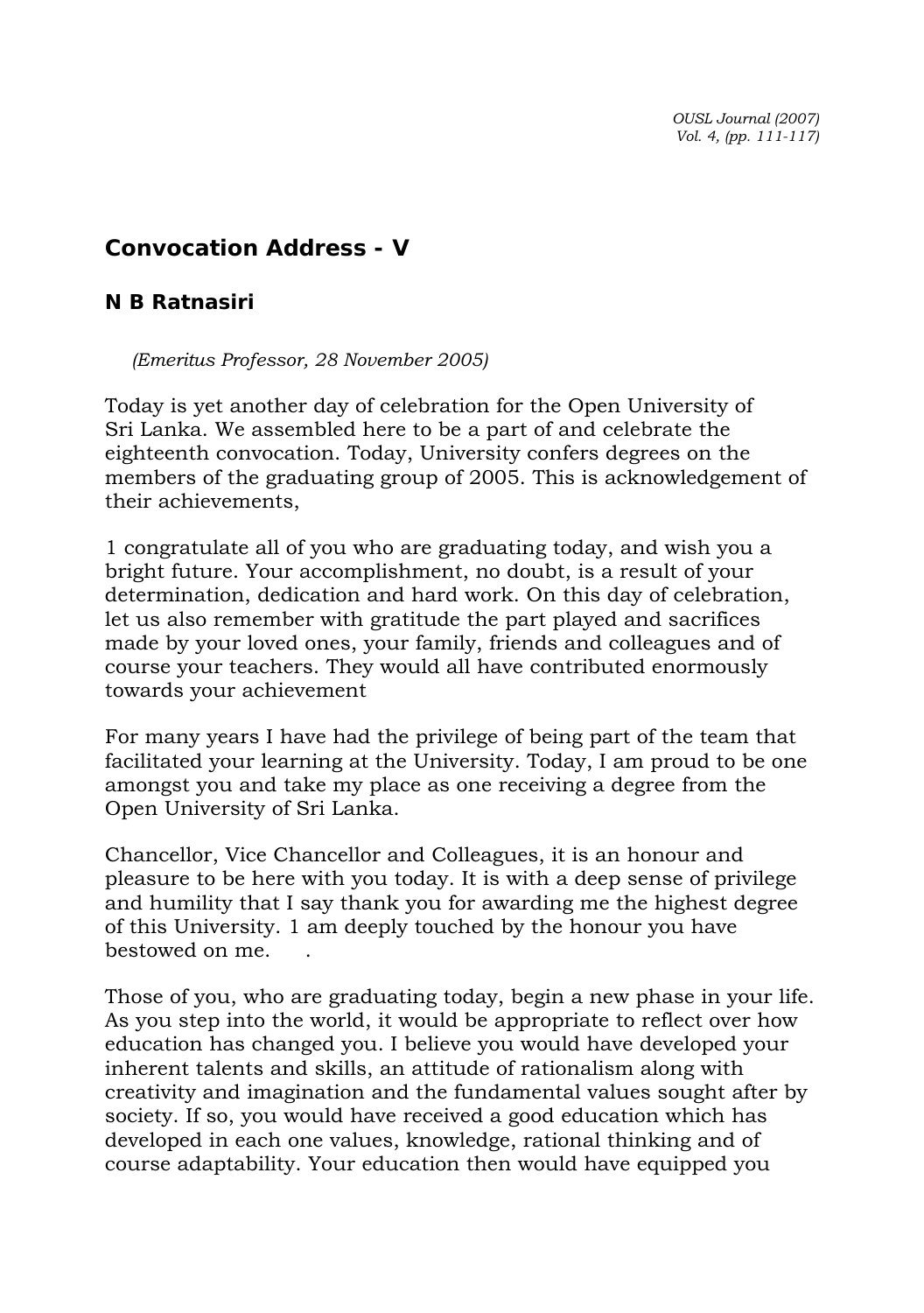with the wherewithal for a productive and harmonious life, and enabled you to be a change agent for the betterment of society.

Having asked you to reflect on your education, let me share with you how education has helped me to face challenges, make decisions and adapt to new situations in life. My education, as is the case with every child, commenced with my parents. They instilled in me a strong sense of intellectual training and moral values. Thereafter, my education continued through school, universities and of course life.

The early days of my education were happy times with plenty of time to learn and plenty of time for sports. This gave me the opportunity to enjoy the company of my fellow students and make a wide circle of friends. I believe that it was this period of my life that laid the foundation for me to be a team player and develop the confidence, to one day attempt to contribute in my own small way for the betterment of society. The backdrop to all these activities was my home with plenty of love from my parents, grandparents, brothers and sisters, and my school with kind and understanding teachers and friendly fellow students.

The period of secondary and tertiary education was a time during which knowledge acquisition became a dominant component. My teachers ensured that I develop abilities of rational thinking, good values and adaptability. I thank my teachers for their guidance.

Equipped with a degree from the university, I stepped out into a world full of opportunities and promise. You may think that this was a very different situation to what you face today. I do agree that there are differences, but I must say that both opportunity and promise is before you in large measure if you have the courage and the confidence to face a different and changing world. Remember that no one can escape change; the secret of success is adaptability.

Learning to make the right decisions in life was my next challenge. Offered the option of several employment opportunities and also postgraduate study abroad, I decided to take up employment and leave postgraduate study for a later date. This was only because I did not have the courage to be away from my family and country at that time. 1 am not certain whether I made the right decision. I believe I did.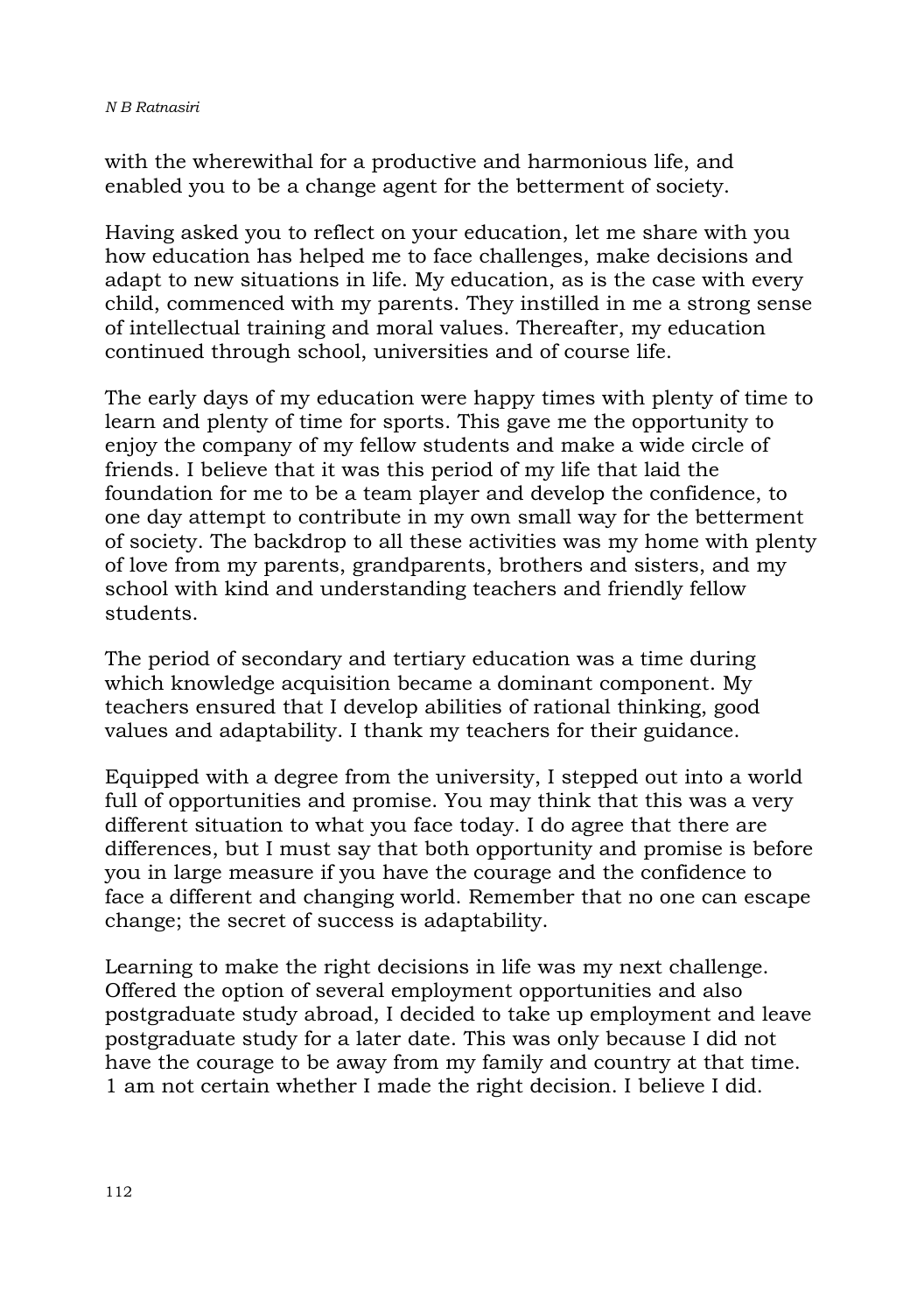I accepted employment as a researcher in agricultural entomology, a field that I knew little to begin with. I became both a student and a researcher. It was one of the most enjoyable and rewarding periods of my life. 1 say this because being able to add to knowledge which would in some measure contribute to increased production of rice, the staple diet of billions of people, was extremely satisfying. During this period, I spent a considerable part of my time in the green paddy fields, with researchers, farmers, plants and animals in an environment very dear to me.

After a few years of employment, I developed the courage to be away from home and the country, and once again, it was decision time. I decided to embark on postgraduate study overseas. This was another very challenging and happy period in my life. On my return to the country and having worked for some time in agriculture, it was again a decision making time. This time, I opted to be a researcher in the forests instead of in the paddy fields. It was a difficult decision indeed, but circumstances prompted me to take that decision. With this change, I had to adapt to a whole new situation where I was the first woman forest researcher in the country.

The next decision in my life, made mid-way in my career resulted in venturing into a field I again knew little about. That was distance education. The Open University of Sri Lanka gave me this opportunity to be one of its team that was entrusted with the task of developing distance education in science at university level.

I joined the Open University 22 years ago, as the foundation Professor of Zoology. It was a great opportunity to join a team of pioneering Professors like the late Prof. Godwin Roberts, Prof. H. Sriyananda and Prof. Elsie Kotalawela and other young and dedicated staff. Prof. E M Jayasinghe, Prof. J N O Fernando and Prof. Joyce Paulraj who joined the science team soon after me, were all enthusiastic to ensure that the graduates of the Open University achieved the academic standards of excellence associated with the best of the conventional universities. Prof. Uma Coomaraswamy joined the team later.

The development of a distance education programme leading to a Bachelor's Degree in science was indeed a daunting task. No university anywhere in the world by then had developed such a programme. As the founder Dean of Science, it was my task to lead a very resourceful team of young staff. The dedication and the commitment of these determined young Professors and an equally determined even younger team of academics, support staff and administrators made my task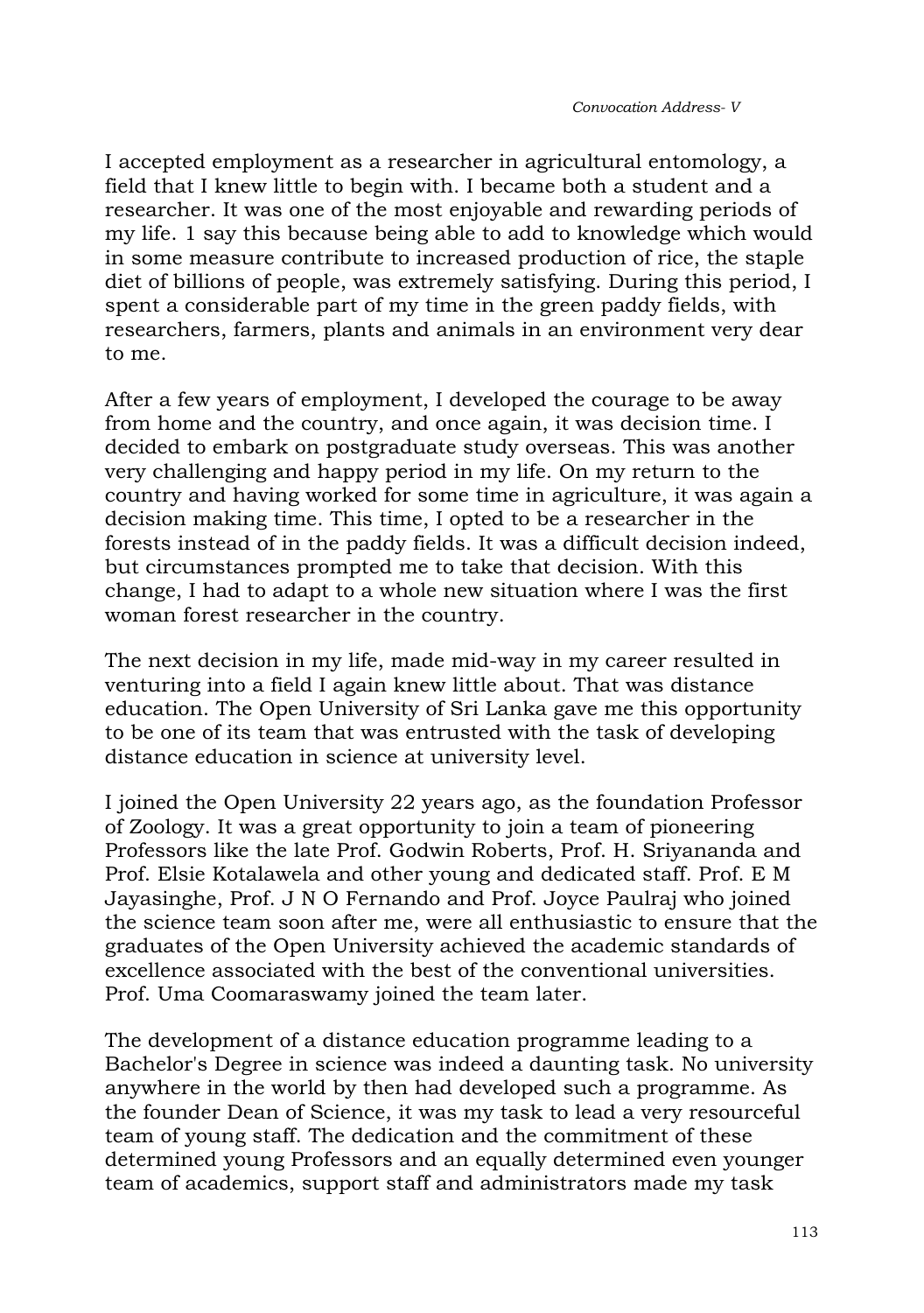easy and enjoyable. You, the graduates of today are proof of the untiring efforts of that team. I recognize and appreciate the valuable contributions made by these team members and others associated with this pioneering effort.

The environment of the university was perfect for new intellectual pursuits, which was in a big way due to the dedication and commitment of Prof. Dayantha Wijesekera, the then Vice Chancellor.

As I recall all meetings of the Departments, Faculties, Senate and Council, were places where issues and new ideas were debated and consensus reached, with only one purpose in mind, and that was academic excellence. It is a pleasure to think back of my fellow professors and colleagues and those days of discussions, disagreements, violent debates and finally consensus; all for the good of the students and the university. In spite of the strong disagreements and debates, which were all about issues, we have had over the years, it is with a feeling of sincere appreciation that I often think of my colleagues -Vice Chancellors, Deans, Professors, other teaching staff, administrative staff and the support staff - who have remained my friends. I am sure they will continue to be my friends for life.

I have shared with you some of my experiences in life with the hope that they will help you in some way to make the right decisions and adapt to face new situations with courage and determination.

Today, we live in a rapidly changing world. We are witnessing changes in the natural environment, development of new and advanced technologies and growth of knowledge, all driven by human aspirations. All these changes have economic, social, political and cultural implications.

There are many ways in which we have to be prepared to face these changes. We have to be able to change and adapt to new situations. We must also become change agents for the good of our society, our country and of course the world. This is an exorbitant demand. However, there is no alternative. How do we meet this demand? In my opinion, the answer lies in the education one receives, which will empower him with the necessary knowledge and skills and moral values to meet this challenge.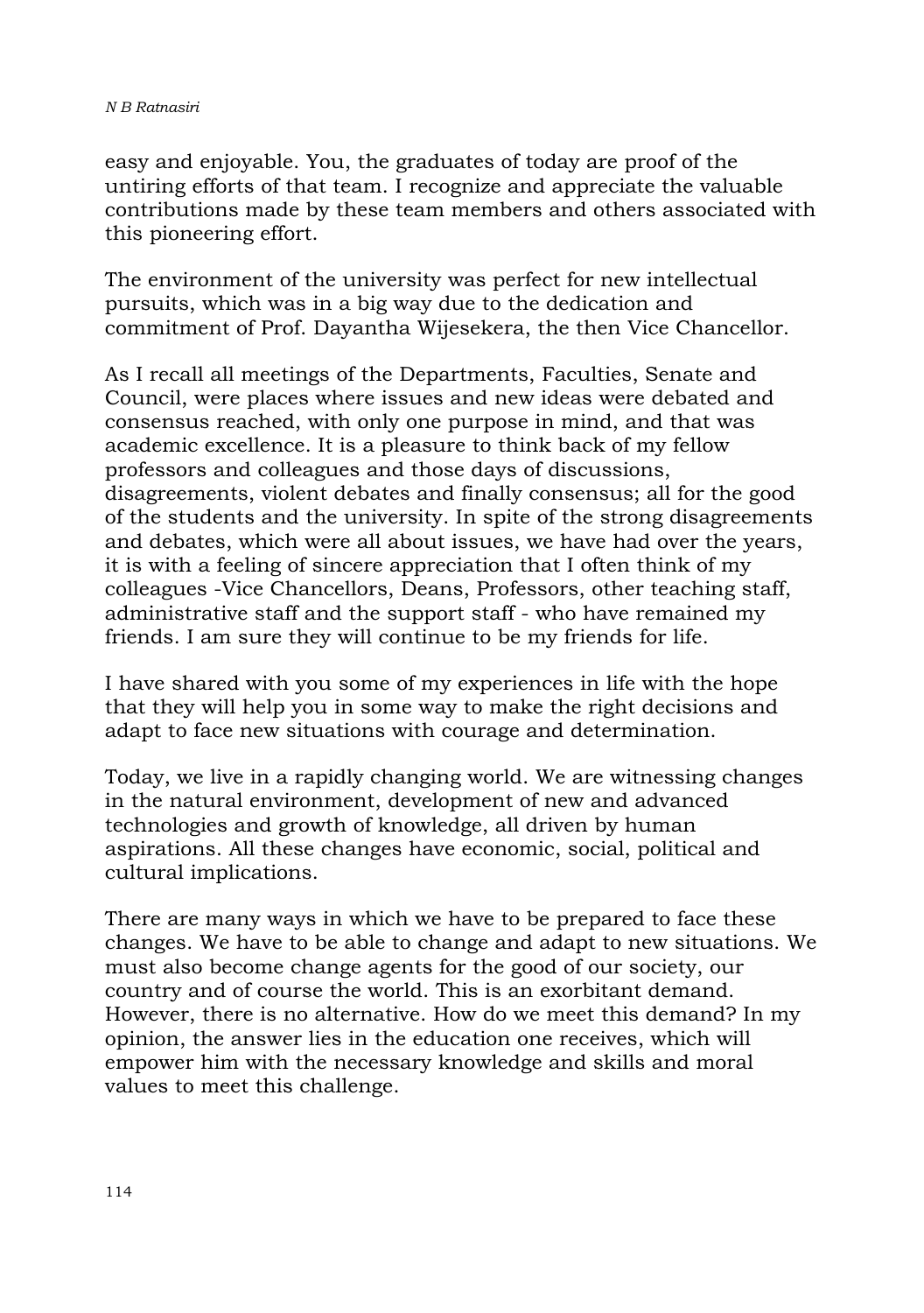Education provides for the development of character and plays a key role in this process. I believe that your objectives in seeking higher education would have been what I have just referred to. Let us think for a, while. Have you achieved your objectives? Have you had the intellectual and moral training leading to development of your character? Have you acquired the necessary knowledge and skills? In other words, are you prepared to face the changes that you will confront in life in a confident and just manner and can you change things for the better?

If you can answer these questions in the affirmative, we at the University can be satisfied that we have performed our duty and discharged our responsibility towards you as well as society. If you hesitate to answer, then it is necessary to take a good look at ourselves to see what changes have to be effected to achieve what I referred to earlier.

My experiences lead me to believe that our facilitation is more in the area of acquisition of knowledge and skills, which prepares students for both the local and overseas job markets. This is essential in the globalised world we live in today. I am in complete agreement that educational systems must provide students with the necessary knowledge and skills for them to be part of the global knowledge economy. In this backdrop, educational institutions are no doubt expected to produce graduates with the right knowledge and skills for cross border job markets, particularly when such opportunities are limited within the country. As you will agree, education has come to lay more emphasis on knowledge and skills rather than the development of the mind.

Our educational systems must develop an appreciation in our students about the good principles and standards of the values embedded in our cultures. No amount of knowledge and skills can make you a complete and contended person, if you have no appreciation and the right understanding about one's environment and society. If your education has equipped you with this appreciation and understanding, I believe you will be a contended and happy person in life. You will then be a part of the harmonious system that life should be for all of us. In such a situation, conflicts will be a thing of the past and peace and love which we all desire will be the order of the day.

All educational institutions and in particular the universities must facilitate the opening up of minds of those who have the good fortune to benefit from them. The Open University creates in my mind a picture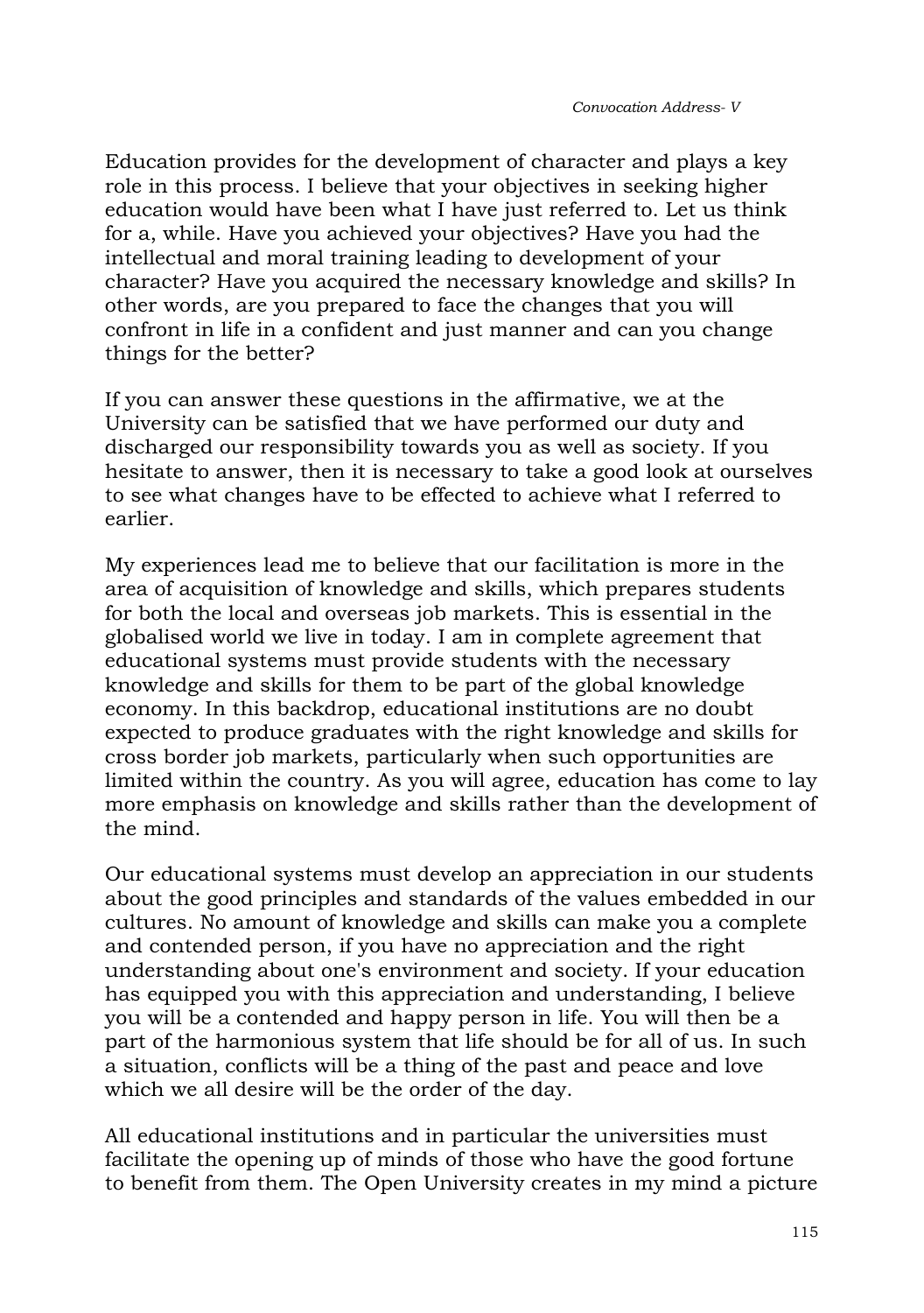of a university which removes barriers for access to knowledge and development of values for persons who have been denied this opportunity. The Open University of Sri Lanka has to a considerable extent made university education a reality for all who seek it. Therefore, I consider the founders of this University to be visionaries who have responded to the needs of the country in many different ways.

The open admission policy of the Open University is very far sighted. The challenge that has always faced those who want to expand education is to achieve a balance among three tasks - making education accessible to as many as possible; ensuring quality of education and achieving these at an affordable cost. The basic constraints of these challenges have had a negative influence on the development of education throughout history. If we look at the world, entry to institutions that provide education through conventional faceto-face teaching have resorted to many ways that restrict entry establishing exclusivity.

The open admission policy has played a major role among other things to make university education in the country accessible to those for whom conventional universities are out of reach for whatever reason, and thereby has achieved the first objective. I cannot emphasize enough the huge influence open and distance education has had on the removal of barriers to university education in our country.

We are a developing country with limited resources. It is therefore necessary that we provide access to quality education at a reasonable and affordable cost. Open and distance learning is the answer to this problem. However, open and distance learning is linked inextricably with technology, which applies, scientific and other organized knowledge to practical tasks using machines. Today, new technologies such as Information and Communication Technologies or ICTs have wielded a huge influence on quality open and distance learning. Elearning is steadily gaining in importance towards the effort of making quality education for all a reality.

While agreeing whole heartedly that open and distance learning is definitely the answer to the problem of access to quality higher education, I must share with you two concerns that have lingered in my mind for a long period of time. If we depend too much on highly advanced technology, will we be once again faced with the problem of